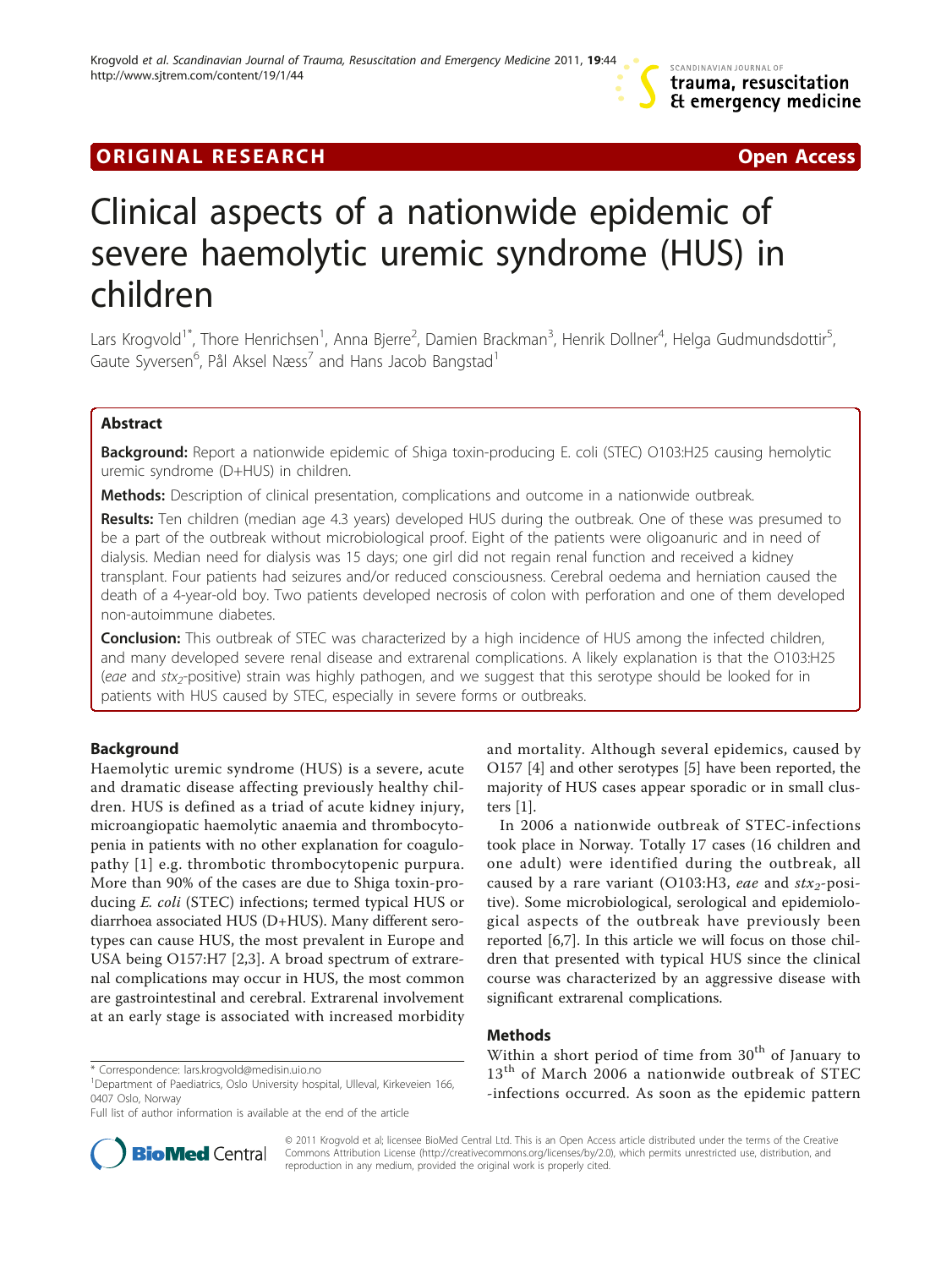<span id="page-1-0"></span>was confirmed, health personnel were informed by the National health authorities, and instructed to collect faecal samples on all suspected cases with possible HUSrelated E. coli infection (diarrhoea and fever). At the same time microbiological laboratories were instructed to investigate specifically for serotype O103.

Clinical data of the children were retrieved from medical notes and charts. All five university-hospitals in Norway treating children with HUS were contacted, and a review of all admissions were done at each department to ensure all cases being included

#### Results

Sixteen children were infected by E. coli O103:H25 during the outbreak. Ten of these children (six girls and four boys), with a median age of 4.3 years (range 1.8-8.5), were admitted to hospital with the clinical picture of typical D+ HUS and constitute our study population. The children were living widely spread, and were admitted to the department of paediatrics at four different University Hospitals with a median time of symptoms of 5 days (range 2-10).

#### Presentation on admission

Eight of the ten children were severely affected with bloody diarrhoea when admitted to hospital. Eight patients were oligoanuric with urine output less than 0.5 mL/kg/h. Elevated serum creatinine, leukocytosis, thrombocytopenia, elevated lactate dehydrogenase (LD) and hyponatremia (nine out of ten) were common findings (Table 1). The haemoglobin values on admission varied, but all patients developed marked haemolytic anaemia during their first week in hospital and received blood transfusion, the indication being respiratory compromise or severe anaemia (Table 1).

#### Renal complications and outcome

Eight patients required dialysis (Table [2\)](#page-2-0). Haemodialysis was chosen in four children, in three cases based on the severity of abdominal pain and activity of enterocolitis and in one case due to recent abdominal surgery. Peritoneal dialysis was chosen in four children with less severe abdominal symptoms on admission. However, in two of these patients intestinal perforation occurred and peritoneal dialysis were therefore switched to haemodialysis. The median time on dialysis was 15 days (3 days - > 1 year), or 14 days (3-34 days) excluded the patient who developed ESRF and later had a kidney transplant. On follow up one year after diagnosis, four patients had regained normal renal function and normal blood pressure, and four patients had low-grade proteinuria and/or microscopic haematuria, but no hypertension, defined as blood-pressure above the  $95<sup>th</sup>$  percentile for age, sex and height. Patient number 9 developed end stage renal failure and was on dialysis until she received a living related kidney transplant 12 months after her first symptoms.

## Extrarenal complications

Five of the children had signs of CNS involvement (Table [2\)](#page-2-0). One boy died three days after admission of cerebral herniation. Cerebral magnetic resonance imaging (MRI) showed generalised oedema and bilateral infarcts in the basal gangliae. Four patients presented cerebral seizures and/or reduced consciousness (Table [2\)](#page-2-0). One of these had a unilateral infarction in the area of putamen on cerebral MRI. He recovered and neurological examination on discharge was completely normal. The other patients with cerebral symptoms had normal MRI-findings.

Table 1 Laboratory values for ten patients with HUS caused by E. coli O103:H25

| Patient        | Haemoglobin<br>(q/dL) |      | Creatinine<br>$(\mu mol/L)$ |      | Lactate dehydrogenase<br>(U/L) |      | Thrombocytes<br>$(x 10^9/L)$ |      | Leucocytes<br>$(x 10^9/L)$ | Sodium<br>(mmol/L) |
|----------------|-----------------------|------|-----------------------------|------|--------------------------------|------|------------------------------|------|----------------------------|--------------------|
| No             |                       |      |                             |      |                                |      |                              |      |                            |                    |
|                | <b>Admission</b>      | Min. | Admission                   | Max. | <b>Admission</b>               | Max. | Admission                    | Min. | <b>Admission</b>           | <b>Admission</b>   |
|                | 7.6                   | 5.7  | 461                         | 492  | 2888                           | 2888 | 43                           | 29   | 9.1                        | 132                |
| $\overline{2}$ | 9.3                   | 7.7. | 82                          | 162  | 2241                           | 3575 | 17                           | 16   | 7.1                        | 137                |
| 3              | 11.5                  | 7.5  | 196                         | 407  | 3888                           | 3888 | 84                           | 62   | 33.8                       | 128                |
| $\overline{4}$ | 11.2                  | 6.5  | 231                         | 358  | 3827                           | 4287 | 41                           | 41   | 16.5                       | 132                |
| 5              | 9.5                   | 7.6  | 627                         | 673  | 3803                           | 3803 | 61                           | 23   | 33.7                       | 133                |
| 6              | 9.1                   | 7.1  | 421                         | 658  | 4036                           | 4036 | 60                           | 60   | 21.0                       | 127                |
| 7              | 12.2                  | 5.5  | 143                         | 422  | 764                            | 3212 | 134                          | 67   | 30.0                       | 132                |
| 8              | 16.9                  | 8.8  | 107                         | 276  | 2641                           | 3431 | 61                           | 35   | 41.3                       | 121                |
| 9              | 12.5                  | 7.6  | 153                         | 405  | 2419                           | 2928 | 110                          | 66   | 35.3                       | 127                |
| 10             | 6.1                   | 5.4  | 84                          | 84   | 2566                           | 2566 | 109                          | 107  | 25.4                       | 125                |
| Median         | 10.4                  | 7.3  | 175                         | 406  | 2764                           | 3503 | 61                           | 51   | 27.7                       | 130                |

HUS: Haemolytic uremic syndrome

Min: Minimal level

Max: Maximal level.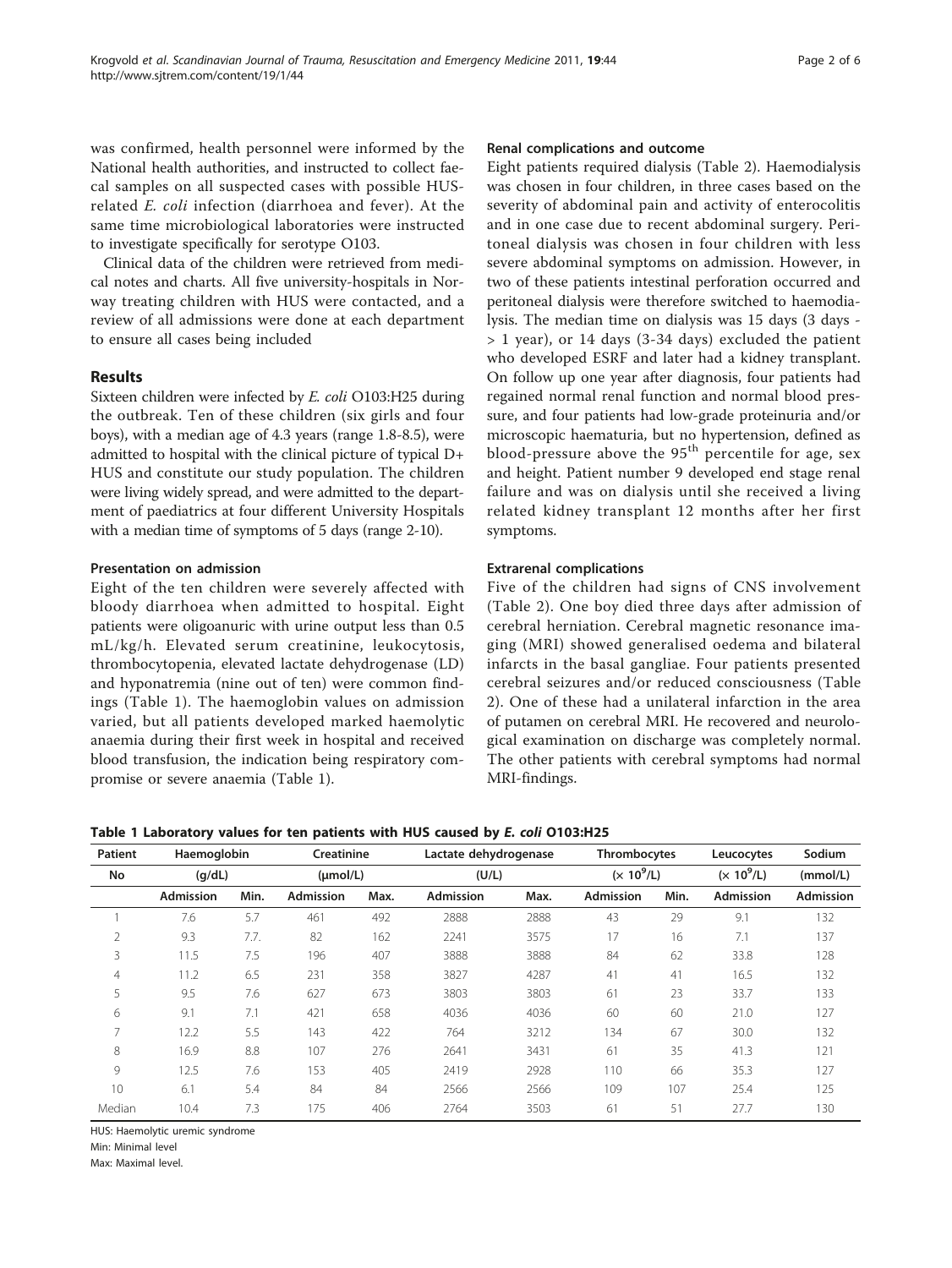| Patient        | <b>Dialysis</b>    |          |                                          | Gastrointestinal                                           | <b>Others</b>                        |                             |
|----------------|--------------------|----------|------------------------------------------|------------------------------------------------------------|--------------------------------------|-----------------------------|
| No             | Mode               |          | Symptoms                                 | <b>MRI/CT</b>                                              |                                      |                             |
|                | Duration<br>(Days) |          |                                          |                                                            |                                      |                             |
|                | HD                 | 7        |                                          |                                                            |                                      |                             |
| $\overline{2}$ |                    |          |                                          |                                                            |                                      |                             |
| 3              | PD                 | 15       | Reduced consciousness                    | MRI: Infarction basal ganglia                              |                                      | $\overline{a}$              |
| $\overline{4}$ | PD/<br>$HD^*$      | 15       |                                          |                                                            | Perforation of colon                 |                             |
| 5              | HD                 | 13       | Reduced consciousness                    | $CT$ normal                                                |                                      |                             |
| 6              | PD                 | 34       | Generalised seizures before<br>admission | MRI normal (8 months after)                                |                                      |                             |
| $\overline{7}$ | HD                 | 14       |                                          |                                                            | Laparoscopy: suspect<br>appendicitis | Insulin for 5<br>days       |
| 8              | HD                 | ζ        | Death due to fatal cerebral<br>oedema    | CT/MRI: generalised oedema, infarction of<br>basal ganglia |                                      |                             |
| 9              | PD/<br>$HD^*$      | $\infty$ | Reduced consciousness and<br>seizures    | CT/MRI normal                                              | Colon necrosis                       | <b>Diabetes</b><br>mellitus |
| 10             |                    |          |                                          |                                                            | $\overline{\phantom{a}}$             | $\overline{a}$              |

<span id="page-2-0"></span>Table 2 Mode of dialysis, acute symptoms and complications in ten patients with D+HUS caused by E. coli O103:H25

Switched to HD because of intestinal perforation

HUS: Haemolytic uremic syndrome MRI: magnetic resonance imaging CT: Computer tomography

HD: haemodialysis

PD: Peritoneal dialysis.

Appendectomy was performed in one girl in a local hospital before the HUS diagnosis was established. The removed appendix was not inflamed. Two patients developed necrosis of colon with perforation and underwent laparotomy on hospital day 6 (left hemicolectomy) and day 24 (subtotal colectomy), respectively. One patient developed permanent insulin dependent diabetes mellitus with negative anti-GAD antibodies, and another had transient hyperglycaemia with the need of insulininfusion for five days.

## Antibiotics

Seven patients were treated with antibiotics. In patient 6 antibiotics was started at the local hospital because of suspected sepsis 6 hours prior to the diagnosis of HUS, although presenting with bloody stools, anuria and thrombocytopenia (Table [1](#page-1-0)). The remaining six children who received systemic antibiotics, all started treatment at least three days after the diagnosis of HUS was established. In three children (patients 3, 4 and 9) antibiotics were administered in the peritoneal dialysis fluid on the assumption of peritonitis. Bacterial cultures were later proven negative. Five patients were given antibiotics intravenously, for suspected sepsis (patient 2, 8 and 9), perforation of colon (patient 4 and 9) or catheter related infection (patient 5), respectively.

## Microbiology

In eight of ten patients who developed HUS, specific IgG antibodies against O103 were detected. In four of the patients, O103:H25 was found in faecal samples. The bacteria were also found in faecal samples from six children who did not develop HUS. In one boy (patient 1) faecal samples could not be collected, and IgG antibodies against O103 were not detected. We have included this patient in the report based on the fact that he had eaten the specific smoked sausage and was the first reported case in the outbreak [[6](#page-4-0)].

## **Discussion**

We present a nationwide outbreak of STEC causing severe HUS in a high percentage of the affected children. The clinical course was characterized by an aggressive disease with significant extrarenal complications. In Norway there are five University Hospitals with paediatric departments, all in close contact with the local paediatric departments. Due to the alert of the outbreak, the University Hospitals were contacted to treat all cases of HUS. The affected children were admitted to four of these departments, the  $5<sup>th</sup>$  department confirming that no patient with HUS was admitted during the outbreak. Therefore we conclude our material includes all the affected children.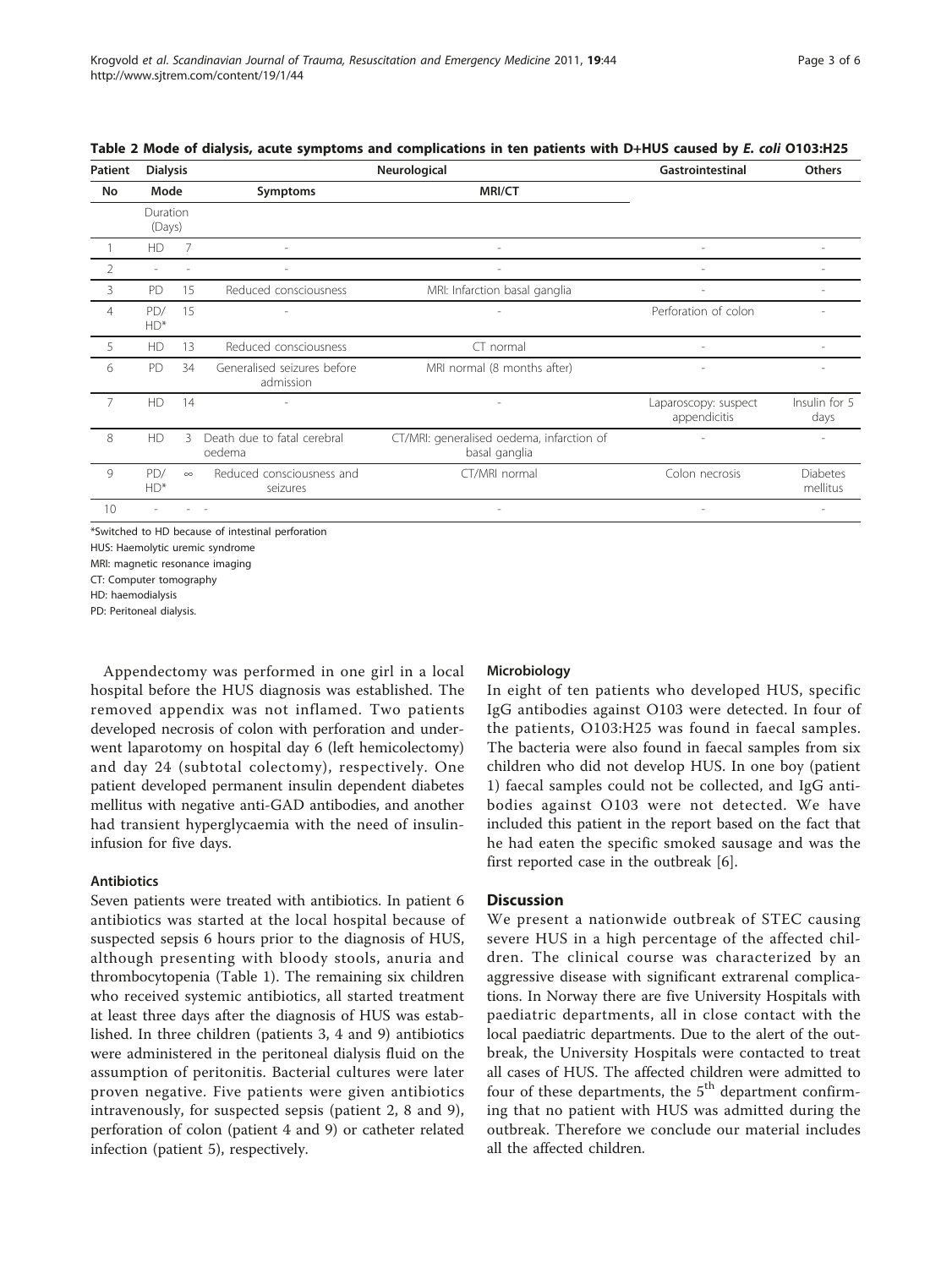Several clinical and biochemical features at onset of HUS have been proposed to be related to poor prognosis [\[8\]](#page-4-0). Among the most often proposed factors are leukocytosis and anuria [[9](#page-4-0)-[11\]](#page-4-0). A case-control study from 2006 dealt with 17 deaths among patients with HUS and concluded that those presenting with oligoanuria, dehydration, WBC > 20  $\times$   $10^9$ /L and haematocrit > 23% are at substantial risk of fatal HUS [[12\]](#page-4-0). Most of the patients in our material (seven of 10) had white blood count above  $20 \times 10^9$ /L on admission; the highest level (41.3  $\times$  10<sup>9</sup>/L) was registered in the boy who died. He also had the highest haemoglobin-level and thereby haematocrit, corresponding well with the risk-factors pointed out by Oakes et al. [[12](#page-4-0)]. Eight of ten patients were oligoanuric on admission.

Seven of the children needed transient dialysis, with a median duration of 15 days. One patient developed end stage renal failure and received a living related kidney transplant one year later. According to the literature, around half of children with HUS will need dialysis, with a median duration of 5 to 7 days [\[13\]](#page-4-0). This epidemic shows a higher proportion of patients developing a very severe disease with extrarenal complications.

CNS involvement is common and is reported in 20- 50% of HUS cases [[14](#page-4-0),[15\]](#page-4-0) and was present in five patients in our material. Common signs of CNS involvement in HUS are seizures, reduced level of consciousness, hemiparesis, visual disturbances and brain stem symptoms. Basal ganglia involvement is a typical MRIfinding in HUS-patients with neurological complications [[15\]](#page-4-0), and was present in two of our patients (Table [2](#page-2-0)).

The reported incidence of colon necrosis and perforation in case studies varies from 1-8% [\[16](#page-4-0)-[19](#page-4-0)]. A review by Siegler in 1994 reported a total incidence of colon necrosis/perforation at 2% [[14\]](#page-4-0). Two of the patients in the present study developed necrosis of colon (20%). Patient 9 underwent subtotal colectomy 27 days after onset of symptoms. In a paper reviewing the occurrence of colonic necrosis in patients with HUS, a mean of 11 days after onset of symptoms was reported [[18](#page-4-0)]. Both our patients were on peritoneal dialysis when the necrosis occurred. To our knowledge peritoneal dialysis being a risk factor for the development of colonic necrosis in patients with HUS has not been reported. However, peritoneal dialysis may mask abdominal symptoms leading to delay in diagnosis and surgical treatment.

Diabetes mellitus is a rare complication of HUS and mainly occurs in severe cases [[19\]](#page-4-0). A systematic review of 21 studies concluded a pooled incidence of 3.2% [\[20](#page-5-0)]. Autopsy studies have shown thrombosis of the vessels supplying the islets of Langerhans with preservation of the exocrine pancreas [[21\]](#page-5-0). One girl (patient 9) developed permanent insulin-dependent diabetes mellitus. There was no evidence of autoimmune diabetes as all diabetes related autoantibodies were negative. She was seriously ill on admission and developed necrosis of colon and end stage renal failure, and finally received a kidney transplant. This corresponds to a previous review, stating that children with HUS who develop diabetes mellitus, were more likely to have severe disease with increased mortality risk [[20\]](#page-5-0). Among survivors, 38% were left with permanent diabetes requiring insulin [[20\]](#page-5-0). Even though this patient also needed a kidney transplant, simultaneous pancreas and kidney transplantation was not an option, due to our policy to use living related donors which favourably influence outcome.

All children received blood transfusions. The mean haemoglobin-value at transfusion was 6.9 g/dL. Erythrocyte transfusions in HUS should be avoided if possible, and some suggest it is indicated only when haemoglobin is below 6.0 g/dL [\[22\]](#page-5-0). Nevertheless, the usual indications for erythrocyte transfusions apply, i.e. respiratory compromise and cerebral involvement, and 70-80% of patients with HUS will require transfusions [\[1](#page-4-0)[,23](#page-5-0)].

Antibiotics is contraindicated in the treatment of possible STEC infections, due to increased toxin-release from bacterial lysis [[24\]](#page-5-0) or increased production of toxin due to induction of bacteriophages on which *stx*genes are located [[25\]](#page-5-0). In our material, six children received intravenous antibiotics. However, the treatment was initiated after the diagnosis of HUS was established in five, and none of the patients had antibiotics started as treatment of HUS, but on the suspicion of secondary bacterial infections.

To our knowledge this is the first outbreak of HUS caused by E. coli O103. The microbiological, serological and epidemiological aspects of the outbreak have previously been published [[6,7](#page-4-0)]. We found positive faecal samples for O103:H25 in ten children during the outbreak, and four of these developed HUS. This high incidence of HUS among the infected patients contrasts previous reports on E. coli O157:H7 outbreaks, in which 11%-14% developed HUS [\[26,27\]](#page-5-0). During the present outbreak, the attention-level in the population was kept high due to huge interest of the epidemic in the media. National health authorities instructed parents to see a physician if their child had any symptoms of diarrhoea or vomiting. Physicians were informed by the Norwegian Institute of Public Health to collect faecal samples from children with diarrhoea and the number of faecal samples analyzed by the microbiological laboratories increased. On that background it is unlikely that the number of children infected by this specific O103-strain was substantially higher than those diagnosed. The specific diagnosis of O103 was confirmed either through faecal sampling or serology in nine out of ten patients. This corresponds to Lynn et al. who found that 84% of the cases of HUS in UK and Ireland in 1997-2001 were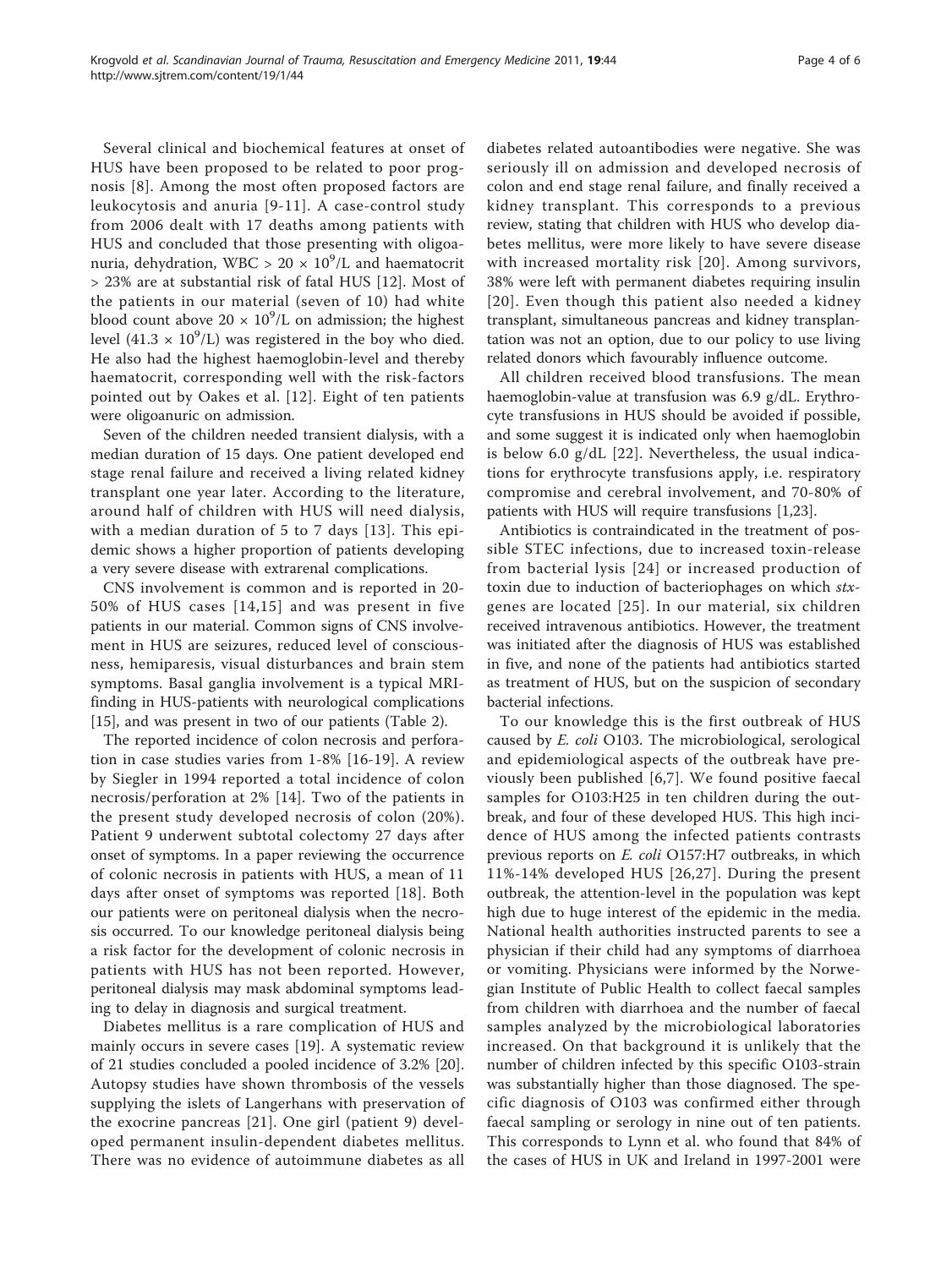<span id="page-4-0"></span>similarly confirmed [2]. In the present report positive faecal samples were found in only four of the patients with HUS. The explanation to this might partially be due to difficulties collecting adequate samples; several of the children did not pass stool for several days after admission to hospital. In a prospective surveillance of Canadian children with HUS from 2000 to 2002, stool cultures showed evidence of bacterial pathogens in 67% of the patients, but only two non-O157-strains were found [[28\]](#page-5-0).

#### Conclusion

This outbreak of colitis caused by STEC serotype O103: H25 (eae and  $\text{str}_2$ -positive) was characterized by a very high incidence of HUS, and the majority of the affected children experienced severe renal disease and significant extrarenal complications. Although genetic variability theoretically could explain Norwegian children being more prone to severe disease, we suggest that STEC serotype O103:H25 (eae and  $\text{str}_2$ -positive) may be highly pathogenic and should be investigated for in future HUS outbreaks.

#### List of abbreviations

HUS: haemolytic uremic syndrome; D+: diarrhoea associated; STEC: shigatoxin-producing E. Coli; EHEC: enterohaemorrhagic E. Coli; LD: lactate dehydrogenase; MRI: magnetic resonance imaging; stx: shigatoxin; WBC: white blood cells.

#### Acknowledgements

The authors thank the families involved in this outbreak. The authors disclose no financial agreement and no conflict of interest to this article.

#### Author details

<sup>1</sup>Department of Paediatrics, Oslo University hospital, Ulleval, Kirkeveien 166, 0407 Oslo, Norway. <sup>2</sup>Department of Paediatrics, Section for Specialised Medicine, Oslo University Hospital, Rikshospitalet, Norway. <sup>3</sup>Department of Paediatrics, Haukeland Hospital, Bergen, Norway. <sup>4</sup>Children's Department, St. Olavs University Hospital of Trondheim, Institute of Laboratory Medicine, Children's and Women's Health, Norwegian University of Science and Technology, Trondheim, Norway. <sup>5</sup>Nephrological Department, Oslo University Hospital, Ulleval, Norway. <sup>6</sup>Department of Microbiology, Oslo University Hospital, Ulleval, Norway. <sup>7</sup>Department of Paediatric Surgery, Oslo University Hospital, Ulleval, Norway.

#### Authors' contributions

All authors have read and approved the final manuscript. LK contributed during all steps in designing and producing this report, coordinated the author team, been involved in the treatment in most of the patients, and controlled data sampling and -analysis. TH was deeply involved in the medical treatment of 50% of the patient included in this report, contributed essentially to the writing of the manuscript, and reviewed current literature. AB, DB, HD took medical care of 50% of the patients, participated in designing the report, provided data, contributed to analyzing the data and reviewed critically the manuscript in all stages of the process. HG performed dialysis in patients with HUS, reviewed up to date literature in the field of treatment of HUS, reviewed data and read all versions of the manuscript and gave comments on all sections of the manuscript, especially to the discussion. GS contributed with knowledge and competence in detecting and analysing microbiological data controlled all microbiological data and outlined the section "methods" and contributed to the description of the microbiological results and the discussion. PAN was involved in the surgical treatment of many of the patients included, contributed essentially to the

writing of the manuscript. HJB is the supervisor of the first author, and contributed in all parts in the process of making this article.

#### Competing interests

The authors declare that they have no competing interests.

Received: 11 April 2011 Accepted: 28 July 2011 Published: 28 July 2011

#### References

- 1. Tarr PI, Gordon CA, Chandler WL: [Shiga-toxin-producing Escherichia coli](http://www.ncbi.nlm.nih.gov/pubmed/15781103?dopt=Abstract) [and haemolytic uraemic syndrome.](http://www.ncbi.nlm.nih.gov/pubmed/15781103?dopt=Abstract) Lancet 2005, 365:1073-1086.
- Lynn RM, O'Brien SJ, Taylor CM, Adak GK, Chart H, Cheasty T, Coia JE, Gillespie IA, Locking ME, Reilly WJ, Smith HR, Waters A, Willshae GA: [Childhood hemolytic uremic syndrome, United Kingdom and Ireland.](http://www.ncbi.nlm.nih.gov/pubmed/15829199?dopt=Abstract) Emerg Infect Dis 2005, 11:590-596.
- 3. Banatvala N, Griffin PM, Greene KD, Barrett TJ, Bibb WF, Green JH, Wells JG: [The United States National Prospective Hemolytic Uremic Syndrome](http://www.ncbi.nlm.nih.gov/pubmed/11237831?dopt=Abstract) [Study: microbiologic, serologic, clinical, and epidemiologic findings.](http://www.ncbi.nlm.nih.gov/pubmed/11237831?dopt=Abstract) J Infect Dis 2001, 183:1063-1070.
- 4. Bell BP, Goldoft M, Griffin PM, Davis MA, Gordon DC, Tarr PI, Bartleson CA, Lewis JH, Barrett TJ, Wells JG, Baron R, Kobayashi J: [A multistate outbreak](http://www.ncbi.nlm.nih.gov/pubmed/7933395?dopt=Abstract) [of Escherichia coli O157:H7-associated bloody diarrhea and hemolytic](http://www.ncbi.nlm.nih.gov/pubmed/7933395?dopt=Abstract) [uremic syndrome from hamburgers. The Washington experience.](http://www.ncbi.nlm.nih.gov/pubmed/7933395?dopt=Abstract) JAMA 1994, 272:1349-1353.
- 5. Brooks JT, Sowers EG, Wells JG, Greene KD, Griffin PM, Hoekstra RM, Strockbine NA: [Non-O157 Shiga toxin-producing Escherichia coli](http://www.ncbi.nlm.nih.gov/pubmed/16170761?dopt=Abstract) [infections in the United States, 1983-2002.](http://www.ncbi.nlm.nih.gov/pubmed/16170761?dopt=Abstract) J Infect Dis 2005, 192:1422-1429.
- 6. Schimmer B, Nygard K, Eriksen HM, Lassen J, Lindstedt BA, Brandal LT, Kapperud G, Aavitsland P: [Outbreak of haemolytic uraemic syndrome in](http://www.ncbi.nlm.nih.gov/pubmed/18387178?dopt=Abstract) [Norway caused by stx2-positive Escherichia coli O103:H25 traced to](http://www.ncbi.nlm.nih.gov/pubmed/18387178?dopt=Abstract) [cured mutton sausages.](http://www.ncbi.nlm.nih.gov/pubmed/18387178?dopt=Abstract) BMC Infect Dis 2008, 8:41.
- 7. Sekse C, Muniesa M, Wasteson Y: [Conserved Stx2 phages from Escherichia](http://www.ncbi.nlm.nih.gov/pubmed/19014273?dopt=Abstract) [coli O103:H25 isolated from patients suffering from hemolytic uremic](http://www.ncbi.nlm.nih.gov/pubmed/19014273?dopt=Abstract) [syndrome.](http://www.ncbi.nlm.nih.gov/pubmed/19014273?dopt=Abstract) Foodborne Pathog Dis 2008, 5:801-810.
- 8. Gianviti A, Tozzi AE, De PL, Caprioli A, Rava L, Edefonti A, Ardissino G, Montini G, Zacchello G, Ferretti A, Pecoraro C, De Palo T, Caringella A, Gaido M, Coppo R, Perumo F, Miglietti N, Ratsche I, Penza R, Capasso G, Maringhini S, Li Volti S, Setzu C, Pennesi M, Bettinelli A, Peratoner L, Pela I, Salvaggio E, Lama G, Maffei S, Rizzoni G: [Risk factors for poor renal](http://www.ncbi.nlm.nih.gov/pubmed/14593522?dopt=Abstract) [prognosis in children with hemolytic uremic syndrome.](http://www.ncbi.nlm.nih.gov/pubmed/14593522?dopt=Abstract) Pediatr Nephrol 2003, 18:1229-1235.
- 9. Malla K, Malla T, Hanif M: Prognostic indicators in haemolytic uraemic syndrome. Kathmandu Univ Med J (KUMJ) 2004, 2:291-296.
- 10. Siegler RL, Pavia AT, Christofferson RD, Milligan MK: [A 20-year population](http://www.ncbi.nlm.nih.gov/pubmed/8008534?dopt=Abstract)[based study of postdiarrheal hemolytic uremic syndrome in Utah.](http://www.ncbi.nlm.nih.gov/pubmed/8008534?dopt=Abstract) Pediatrics 1994, 94:35-40.
- 11. Green DA, Murphy WG, Uttley WS: [Haemolytic uraemic syndrome:](http://www.ncbi.nlm.nih.gov/pubmed/10762298?dopt=Abstract) [prognostic factors.](http://www.ncbi.nlm.nih.gov/pubmed/10762298?dopt=Abstract) Clin Lab Haematol 2000, 22:11-14.
- 12. Oakes RS, Siegler RL, McReynolds MA, Pysher T, Pavia AT: [Predictors of](http://www.ncbi.nlm.nih.gov/pubmed/16651320?dopt=Abstract) [fatality in postdiarrheal hemolytic uremic syndrome.](http://www.ncbi.nlm.nih.gov/pubmed/16651320?dopt=Abstract) Pediatrics 2006, 117:1656-1662.
- 13. Siegler R, Oakes R: [Hemolytic uremic syndrome; pathogenesis, treatment,](http://www.ncbi.nlm.nih.gov/pubmed/15800412?dopt=Abstract) [and outcome.](http://www.ncbi.nlm.nih.gov/pubmed/15800412?dopt=Abstract) Curr Opin Pediatr 2005, 17:200-204.
- 14. Siegler RL: [Spectrum of extrarenal involvement in postdiarrheal](http://www.ncbi.nlm.nih.gov/pubmed/7931868?dopt=Abstract) [hemolytic-uremic syndrome.](http://www.ncbi.nlm.nih.gov/pubmed/7931868?dopt=Abstract) J Pediatr 1994, 125:511-518.
- 15. Steinborn M, Leiz S, Rudisser K, Griebel M, Harder T, Hahn H: [CT and MRI in](http://www.ncbi.nlm.nih.gov/pubmed/15378218?dopt=Abstract) [haemolytic uraemic syndrome with central nervous system involvement:](http://www.ncbi.nlm.nih.gov/pubmed/15378218?dopt=Abstract) [distribution of lesions and prognostic value of imaging findings.](http://www.ncbi.nlm.nih.gov/pubmed/15378218?dopt=Abstract) Pediatr Radiol 2004, 34:805-810.
- 16. Crabbe DC, Broklebank JT, Spicer RD: [Gastrointestinal complications of the](http://www.ncbi.nlm.nih.gov/pubmed/2269961?dopt=Abstract) [haemolytic uraemic syndrome.](http://www.ncbi.nlm.nih.gov/pubmed/2269961?dopt=Abstract) J R Soc Med 1990, 83:773-775.
- 17. Tapper D, Tarr P, Avner E, Brandt J, Waldhausen J: [Lessons learned in the](http://www.ncbi.nlm.nih.gov/pubmed/7738732?dopt=Abstract) [management of hemolytic uremic syndrome in children.](http://www.ncbi.nlm.nih.gov/pubmed/7738732?dopt=Abstract) J Pediatr Surg 1995, 30:158-163.
- 18. Saltzman DA, Chavers B, Brennom W, Vernier R, Telander RL: [Timing of](http://www.ncbi.nlm.nih.gov/pubmed/9553186?dopt=Abstract) [colonic necrosis in hemolytic uremic syndrome.](http://www.ncbi.nlm.nih.gov/pubmed/9553186?dopt=Abstract) Pediatr Surg Int 1998, 13:268-270.
- 19. Grodinsky S, Telmesani A, Robson WL, Fick G, Scott RB: [Gastrointestinal](http://www.ncbi.nlm.nih.gov/pubmed/1702151?dopt=Abstract) [manifestations of hemolytic uremic syndrome: recognition of](http://www.ncbi.nlm.nih.gov/pubmed/1702151?dopt=Abstract) [pancreatitis.](http://www.ncbi.nlm.nih.gov/pubmed/1702151?dopt=Abstract) J Pediatr Gastroenterol Nutr 1990, 11:518-524.